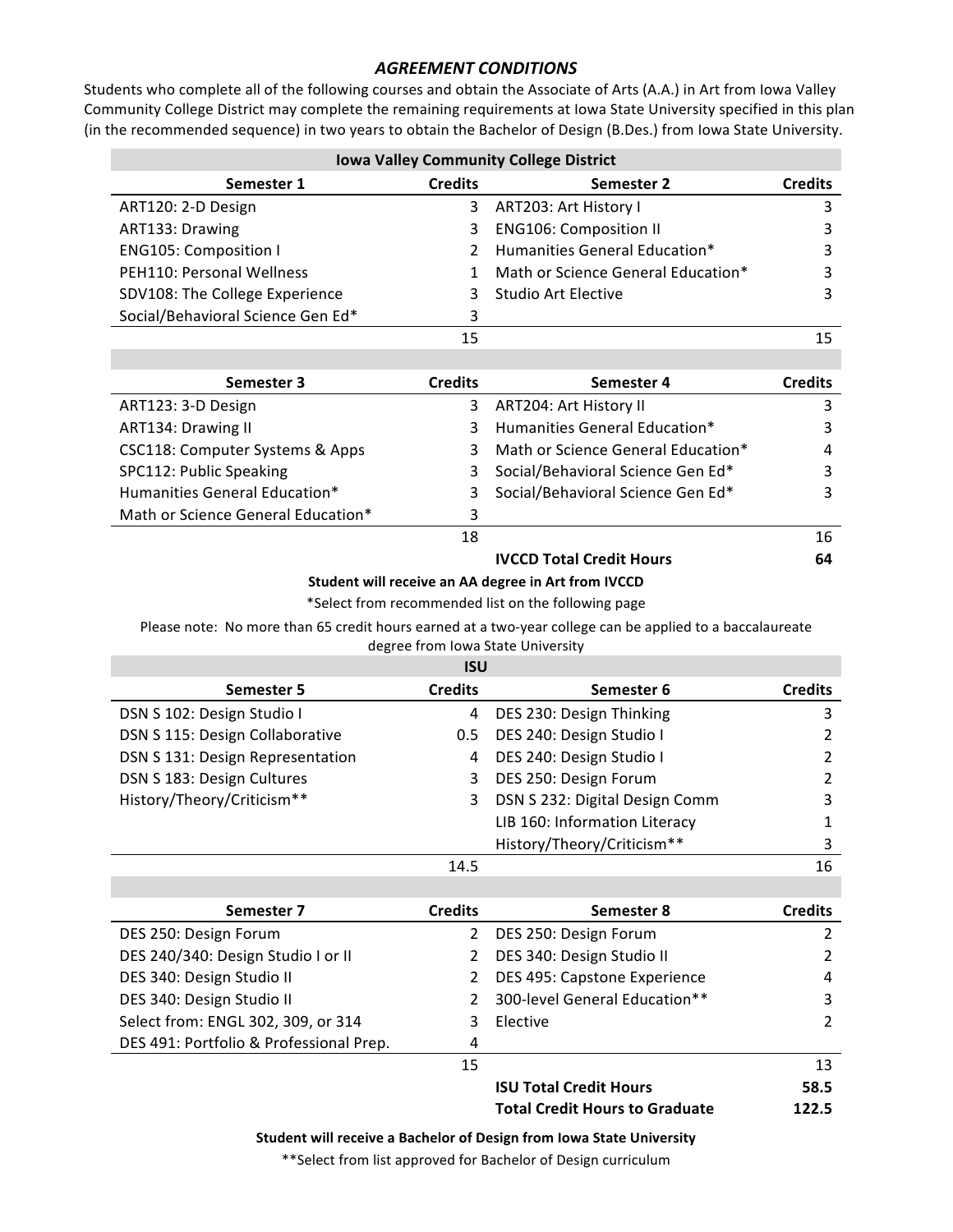## **\*Iowa Valley Community College District general education recommended courses for ease of transfer to Iowa**  State University:

| <b>Humanities</b><br>(courses approved for AA) 9.0 | <b>ISU Equivalent</b> | <b>ISU B.Des. General Education</b><br><b>Requirement Met</b> |
|----------------------------------------------------|-----------------------|---------------------------------------------------------------|
| ASL131 American Sign Language I 3.0                | WLC 1T                | Humanities + US Diversity***                                  |
| ASL161 American Sign Language II 3.0               | WLC 1T                | Humanities + US Diversity***                                  |
| CLS150 Latin American Hist. & Culture 3.0          | LAS 1T                | Humanities                                                    |
| CLS163 Thai Culture 3.0                            | HUM 1T                | Humanities                                                    |
| DRA102 Elements of Theatre 3.0                     | <b>THTRE 106</b>      | Humanities                                                    |
| DRA110 Introduction to Film 3.0                    | JL MC 1T              | <b>Social Sciences</b>                                        |
| FLS241 Intermediate Spanish I 4.0                  | SPAN 201 (4)          | Humanities + Intl Perspectives****                            |
| FLS242 Intermediate Spanish II 4.0                 | SPAN 202 (4)          | Humanities + Intl Perspectives****                            |
| HIS112 Western Civil: Ancnt/Erly Mdrn 4.0          | HIST 201 (4)          | Humanities + Intl Perspectives****                            |
| HIS113 Western Civil: ErlyMdrn/Present 4.0         | HIST 202 (4)          | Humanities + Intl Perspectives****                            |
| HIS145 Modern East Asian Cultures 3.0              | HIST 1T               | Humanities                                                    |
| HIS214 Russian History and Culture 3.0             | HIST <sub>2T</sub>    | <b>Humanities</b>                                             |
| LIT101 Introduction to Literature 3.0              | <b>ENGL 201</b>       | Humanities                                                    |
| LIT110 American Lit to Mid-1800's 3.0              | <b>ENGL 227</b>       | Humanities                                                    |
| LIT111 American Lit since Mid-1800's 3.0           | <b>ENGL 228</b>       | <b>Humanities</b>                                             |
| LIT120 American Novel 3.0                          | <b>ENGL 2T</b>        | Humanities                                                    |
| LIT127 American Folklore 1.0                       | <b>ENGL 1T (1)</b>    | Humanities                                                    |
| LIT129 African American Literature 1.0             | <b>ENGL 2T (1)</b>    | Humanities + US Diversity***                                  |
| LIT133 Minority Voices in US Literature 3.0        | <b>ENGL 2T</b>        | Humanities + US Diversity***                                  |
| LIT140 British Literature I 3.0                    | <b>ENGL 225</b>       | Humanities                                                    |
| LIT141 British Literature II 3.0                   | <b>ENGL 226</b>       | Humanities                                                    |
| LIT150 World Literature I 3.0                      | <b>ENGL 2T</b>        | Humanities                                                    |
| LIT151 World Literature II 3.0                     | ENGL 2T               | Humanities                                                    |
| LIT162 The Short Novel 1.0                         | <b>ENGL 2T (1)</b>    | Humanities                                                    |
| LIT163 The Short Story 1.0                         | <b>ENGL 2T (1)</b>    | Humanities                                                    |
| LIT164 Modern Short Novel 3.0                      | <b>ENGL 2T</b>        | Humanities                                                    |
| LIT179 Mythology 2.0                               | <b>ENGL 2T (2)</b>    | Humanities                                                    |
| LIT187 Detective Fiction 2.0                       | <b>ENGL 2T (2)</b>    | Humanities                                                    |
| MUS100 Music Appreciation 3.0                      | <b>MUS 102</b>        | Humanities + Intl Perspectives****                            |
| MUS205 Jazz History and Appreciation 3.0           | MUS 2T                | Humanities + US Diversity***                                  |
| PHI101 Introduction to Philosophy 3.0              | <b>PHIL 201</b>       | Humanities                                                    |
| PHI105 Introduction to Ethics 3.0                  | <b>PHIL 230</b>       | Humanities                                                    |
| REL101 Survey of World Religions 3.0               | <b>RELIG 250</b>      | Humanities                                                    |

| <b>Social/Behavioral Science</b><br>(courses approved for AA) 9.0 | <b>ISU Equivalent</b> | <b>ISU B.Des. General Education</b><br><b>Requirement Met</b> |
|-------------------------------------------------------------------|-----------------------|---------------------------------------------------------------|
| ANT105 Cultural Anthropology 3.0                                  | ANTHR 201             | Social Sciences + Intl Perspectives****                       |
| ECN115 Personal Finance 3.0                                       | <b>HD FS 283</b>      | <b>Social Sciences</b>                                        |
| <b>ECN120 Principles of Macroeconomics 3.0</b>                    | <b>ECON 102</b>       | <b>Social Sciences</b>                                        |
| ECN130 Principles of Microeconomics 3.0                           | <b>ECON 101</b>       | <b>Social Sciences</b>                                        |
| EDU160 Human Growth and Devel. 3.0                                | PSYCH 230             | Social Sciences                                               |
| GEO121 World Regional Geography 3.0                               | S SCI 1T              | <b>Social Sciences</b>                                        |
| HIS151 U.S. History to 1877 3.0                                   | <b>HIST 221</b>       | <b>Humanities</b>                                             |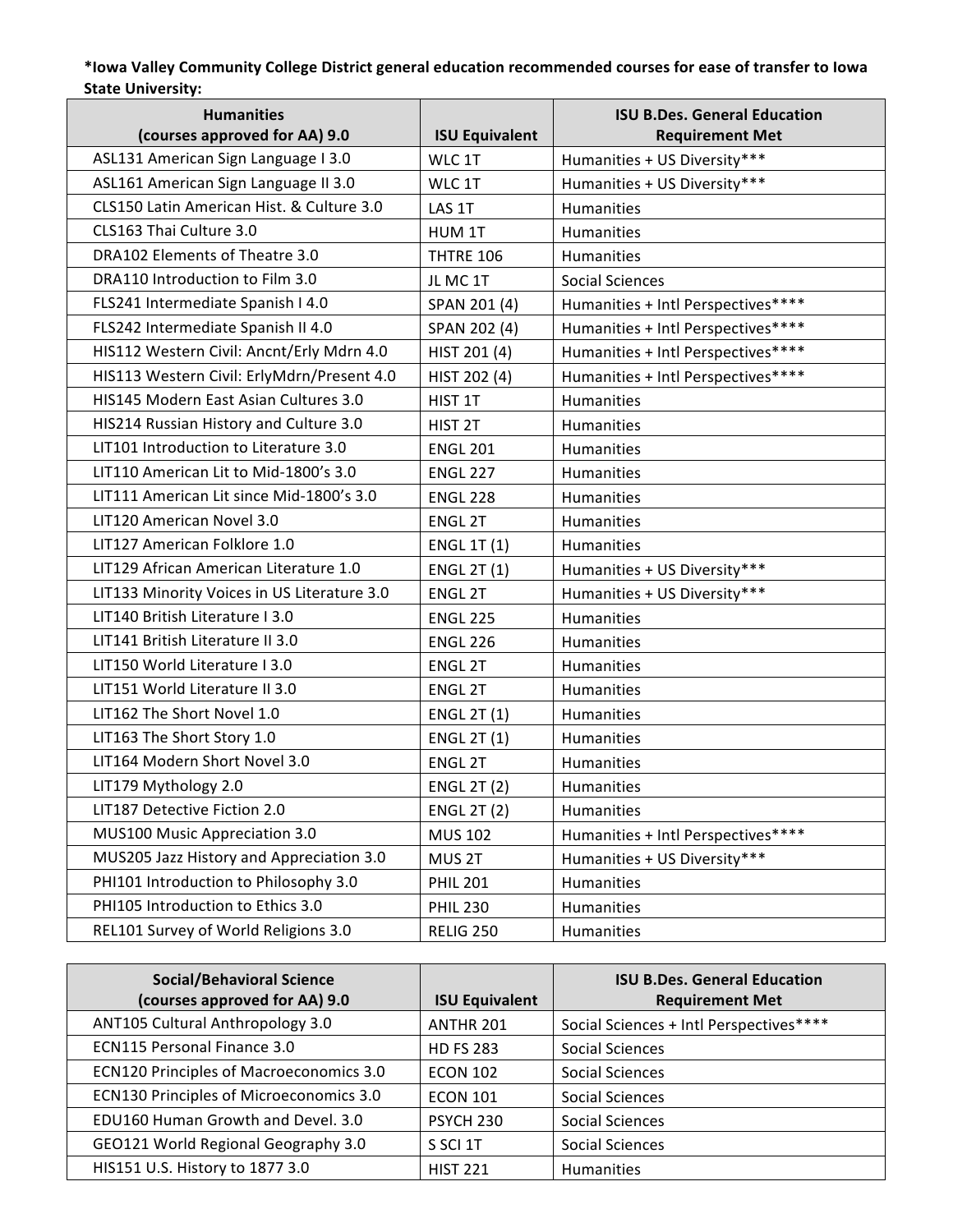| HIS152 U.S. History since 1877 3.0      | <b>HIST 222</b>    | <b>Humanities</b>                 |
|-----------------------------------------|--------------------|-----------------------------------|
| HIS254 American Indian History 3.0      | HIST <sub>2T</sub> | Humanities + US Diversity***      |
| POL111 American National Government 3.0 | <b>POL S 215</b>   | Social Sciences                   |
| PSY111 Introduction to Psychology 3.0   | <b>PSYCH 101</b>   | Social Sciences                   |
| PSY241 Abnormal Psychology 3.0          | <b>PSYCH 2T</b>    | Social Sciences                   |
| PSY251 Social Psychology 3.0            | <b>PSYCH 280</b>   | <b>Social Sciences</b>            |
| SOC110 Introduction to Sociology 3.0    | SOC 134            | Social Sciences                   |
| SOC115 Social Problems 3.0              | SOC 235            | Social Sciences + US Diversity*** |
| SOC120 Marriage and Family 3.0          | SOC 219            | Social Sciences                   |

| <b>Math and Science</b>                      |                       | <b>ISU B.Des. General Education</b>           |
|----------------------------------------------|-----------------------|-----------------------------------------------|
| (courses approved for AA) 10.0               | <b>ISU Equivalent</b> | <b>Requirement Met</b>                        |
| BIO105 Introductory Biology 4.0              | <b>BIOL 1T (4)</b>    | Mathematical, Physical, & Biological Sciences |
| BIO112 General Biology I 4.0                 | <b>BIOL 2T (4)</b>    | Mathematical, Physical, & Biological Sciences |
| BIO113 General Biology II 4.0                | <b>BIOL 2T (4)</b>    | Mathematical, Physical, & Biological Sciences |
| BIO146 Genetics 3.0                          | <b>BIOL 313</b>       | Mathematical, Physical, & Biological Sciences |
| <b>BIO148 Human Genetics 3.0</b>             | <b>GEN 260</b>        | Mathematical, Physical, & Biological Sciences |
| BIO151 Nutrition 3.0                         | <b>FS HN 167</b>      | Mathematical, Physical, & Biological Sciences |
| BIO168 Human Anatomy & Physiology I 4.0      | <b>BIOL 1T (4)</b>    | Mathematical, Physical, & Biological Sciences |
| BIO173 Human Anatomy & Physiology II 4.0     | <b>BIOL 1T (4)</b>    | Mathematical, Physical, & Biological Sciences |
| BIO186 Microbiology 4.0                      | <b>MICRO 2T (4)</b>   | Mathematical, Physical, & Biological Sciences |
| BUS230 Quantitative Methods/Business 3.0     | <b>MATH 150</b>       | Mathematical, Physical, & Biological Sciences |
| BUS235 Calculus for Business & Soc. Sci. 3.0 | <b>MATH 151</b>       | Mathematical, Physical, & Biological Sciences |
| CHM122 Intro to General Chemistry 4.0        | CHEM 163 (4)          | Mathematical, Physical, & Biological Sciences |
| CHM165 General Chemistry I 4.0               | CHEM 177 + 177L       | Mathematical, Physical, & Biological Sciences |
| CHM175 General Chemistry II 4.0              | CHEM 178 + 178L       | Mathematical, Physical, & Biological Sciences |
| CHM261 Organic Chemistry I 4.0               | CHEM 331 + 331L       | Mathematical, Physical, & Biological Sciences |
| CHM271 Organic Chemistry II 4.0              | CHEM 332 + 332L       | Mathematical, Physical, & Biological Sciences |
| ENV120 Environmental Biology 3.0             | <b>BIOL 173</b>       | Mathematical, Physical, & Biological Sciences |
| ENV122 Environmental Biology 4.0             | <b>BIOL 2T (4)</b>    | Mathematical, Physical, & Biological Sciences |
| MAT110 Math for Liberal Arts 3.0             | MATH 1T               | Mathematical, Physical, & Biological Sciences |
| MAT129 Precalculus 5.0                       | <b>MATH 1T (5)</b>    | Mathematical, Physical, & Biological Sciences |
| MAT156 Statistics 3.0                        | <b>STAT 104</b>       | Mathematical, Physical, & Biological Sciences |
| MAT158 Statistics II 3.0                     | STAT 1T               | Mathematical, Physical, & Biological Sciences |
| MAT210 Calculus I 4.0                        | MATH 165 (4)          | Mathematical, Physical, & Biological Sciences |
| MAT216 Calculus II 4.0                       | MATH 166 (4)          | Mathematical, Physical, & Biological Sciences |
| MAT219 Calculus III 4.0                      | MATH 265 (4)          | Mathematical, Physical, & Biological Sciences |
| PHS120 Exploring Physical Science 4.0        | SCI 1T (4)            | Mathematical, Physical, & Biological Sciences |
| PHS142 Principles of Astronomy 3.0           | ASTRO 120             | Mathematical, Physical, & Biological Sciences |
| PHY106 Survey of Physics 4.0                 | PHYS 106 (4)          | Mathematical, Physical, & Biological Sciences |
| PHY121 Elements of Physics 4.0               | PHYS 106 (4)          | Mathematical, Physical, & Biological Sciences |
| PHY162 College Physics I 4.0                 | PHYS 111 (4)          | Mathematical, Physical, & Biological Sciences |
| PHY172 College Physics II 4.0                | PHYS 112 (4)          | Mathematical, Physical, & Biological Sciences |
| PHY212 Classical Physics I 5.0               | PHYS 221 (5)          | Mathematical, Physical, & Biological Sciences |
| PHY222 Classical Physics II 5.0              | PHYS 222 (5)          | Mathematical, Physical, & Biological Sciences |